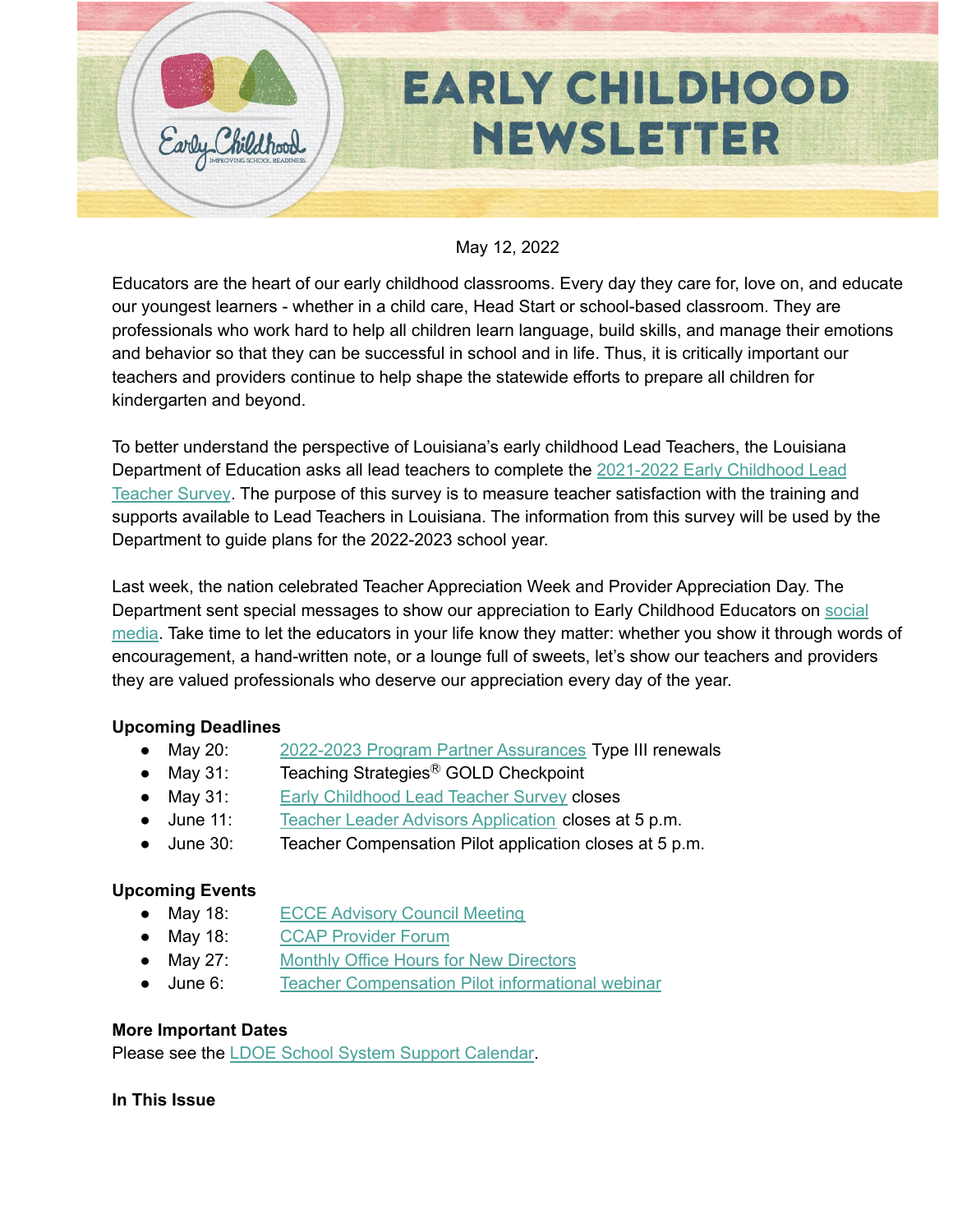- Updates for [COVID-19](#page-1-0)
- Updates for [Teaching](#page-1-1) and Learning
- Updates for Funding and [Enrollment](#page-4-0)
- Updates for Licensed Centers, Family Child Care, and In-Home [Providers](#page-7-0)
- Updates for [Directors](#page-10-0)
- Updates for Lead [Agencies](#page-10-1)
- [Other](#page-11-0)
- Early [Childhood](#page-11-1) in the News
- [Contact](#page-11-2) Us

# <span id="page-1-0"></span>**UPDATES FOR COVID-19**

### **NEW: Early Childhood Provider Update Webinar**

On May 5, the Department hosted a webinar for early childhood providers. [Presentation](https://www.louisianabelieves.com/docs/default-source/early-childhood/early-childhood-provider-updates-(may-2022).pdf) slides are available in the Quality [Providers](https://www.louisianabelieves.com/resources/library/child-care-provider-resources) Library on the Louisiana Believes website.

There will not be a provider webinar for June. The next provider webinar will be July 7, 2022.

### **REMINDER: TIKES Mental Health Consultation**

Tulane offers TIKES Mental Health Consultation at no-cost via telephone or secure video platform to Louisiana caregivers in need of support during the COVID-19 crisis. Type I, II, and III child care centers, family and in-home child care providers, parents, respite caregivers, and others caring for young children can [request](https://medicine.tulane.edu/departments/clinical-sciences/psychiatry/research/tikes) a consultation by completing a request form.

For more information visit the **[TIKES](https://medicine.tulane.edu/departments/clinical-sciences/psychiatry/research/tikes)** webpage.

# <span id="page-1-1"></span>**UPDATES FOR TEACHING AND LEARNING**

### **NEW: 2021-2022 Early Childhood Lead Teacher Survey**

The Department of Education is conducting the annual statewide Early Childhood Lead Teacher Survey. This survey was emailed to all early childhood lead teachers in publicly-funded sites through their Teaching Strategies ® GOLD accounts. The Department is asking that all early childhood Lead Teachers in publicly-funded sites complete this brief online survey that measures levels of teacher satisfaction with the training or supports available to them. The results from this survey will be aggregated at the Community Network Lead Agency level and shared as an informational metric on the Community Network Lead Agency Performance Profile. **Note that individual results of the survey are confidential and will never be shared with programs or Community Networks.** Teachers are asked to complete the Early [Childhood](https://forms.gle/TQt5PtiD9uayu2828) Lead Teacher Survey by May 31.

Please contact [Robert.Jones4@la.gov](mailto:robert.jones4@la.gov) with questions.

### **NEW: 2022-2023 Teacher Leader Advisors**

The Department is now accepting applications for [2022-2023](https://www.louisianabelieves.com/docs/default-source/louisiana-teacher-leaders/teacher-leader-advisor-flyer.pdf) Teacher Leader Advisors. Teacher Leader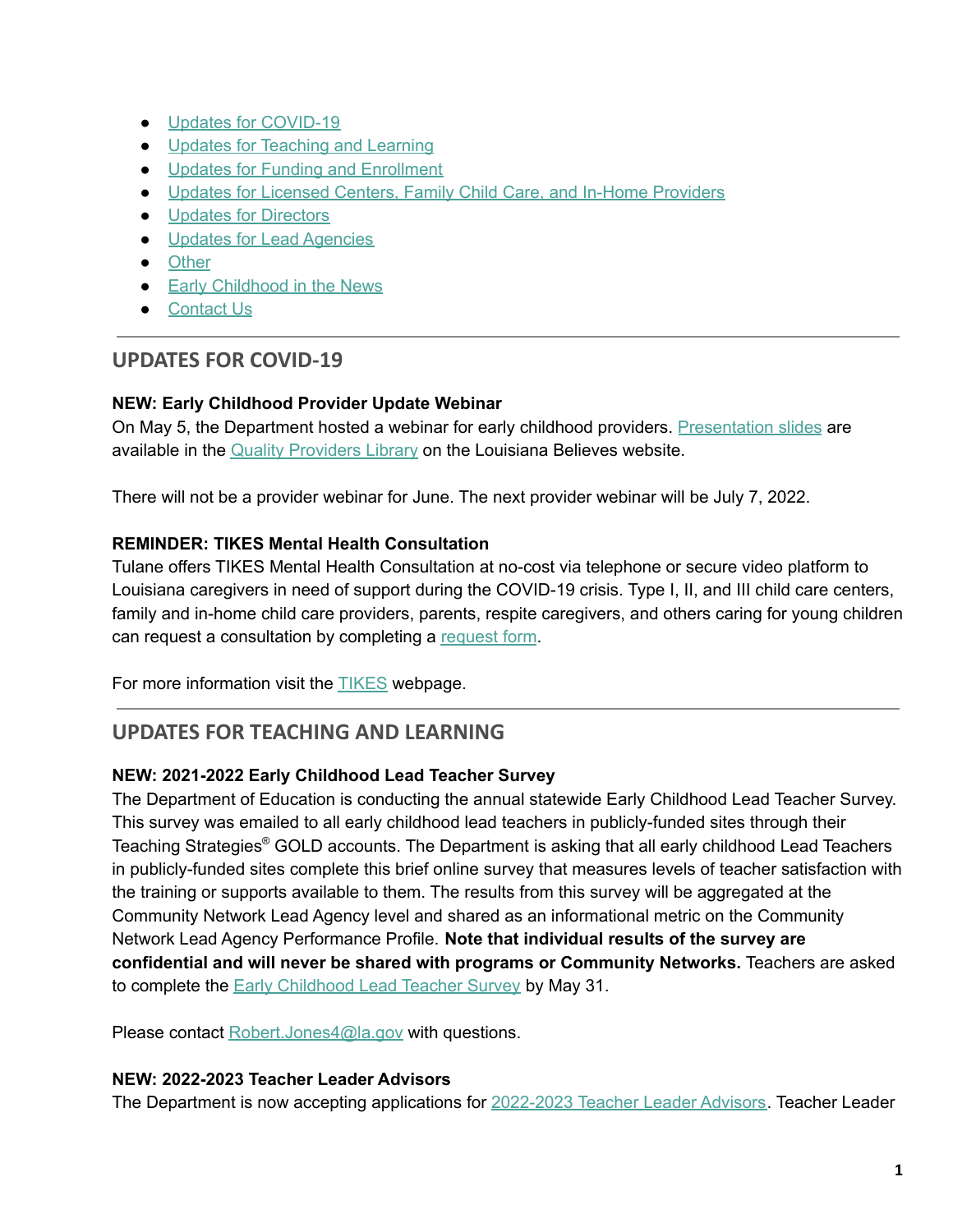Advisors (TLAs) are a group of exceptional educators from across Louisiana who play an influential role in raising expectations for children and supporting the success of teachers. The 2022–2023 TLAs will use their robust knowledge of teaching and learning to review and create the next wave of high-quality instructional materials and training tools that will be used by thousands of teachers across the state. All interested birth through grade 12 Louisiana educators should complete the application by 5 p.m. June 11.

Please contact [ClassroomSupportToolbox@la.gov](mailto:ClassroomSupportToolbox@la.gov) or [Leslie.Doyle@la.gov](mailto:leslie.doyle@la.gov) with questions.

# **NEW: Early Childhood Investigations Webinar**

Drawing from their newly published book *Principals as Early Learning Leaders: Effectively [Supporting](https://www.tcpress.com/principals-as-early-learning-leaders-9780807766170?page_id=31) Our [Youngest](https://www.tcpress.com/principals-as-early-learning-leaders-9780807766170?page_id=31) Learners* (2022), the authors discuss the pivotal role principals and school leaders can play in early learning programs. They highlight the foundations of child development and early childhood pedagogy that will support school leaders to be effective and equitable instructional leaders for our youngest learners. Objectives for this session include:

- The play-based learning continuum and the differences between child self-determined play, adult-child collaborative play and adult planned and directed play
- At least two strategies for reducing bias and preventing the use of exclusionary discipline with young children
- How to observe for examples of the integrated nature of young children's learning and development (e.g., how to 'see' cognitive, social-emotional and physical development in block play, dramatic play or outdoor play)

The Principals as Early Learning Leaders- Effectively [Supporting](https://www.earlychildhoodwebinars.com/webinars/the-urgency-for-principals-and-school-leaders-to-become-effective-early-learning-leaders/) Our Youngest Learners webinar will be held May 18 at 1 p.m.

# **NEW: Teaching Strategies**Ⓡ **GOLD Upcoming Webinars**

The Department will host a webinar for site-based administrators on Monday, May 23:

**Webinar Topic:** GOLD ® Update Webinar (Site Administrators) **Webinar Date/Time:** Monday, May 23 at 1 p.m. **Webinar Link:** [https://ldoe.zoom.us/j/91466972335](https://ldoe.zoom.us/j/91466972335?pwd=N3VNS253QktWN2U4MGpJUVF0b3hBUT09) **Webinar ID:** 940 5991 7874

Please read the Department's updated **TS GOLD® [Guidance](https://www.louisianabelieves.com/docs/default-source/early-childhood/ts-gold-guidance.pdf) and TS [GOLD®](https://www.louisianabelieves.com/docs/default-source/early-childhood/ts-gold-faq.pdf) FAQ** documents for helpful information. Questions or concerns can be directed to [ECAssessment@la.gov](mailto:ECAssessment@la.gov).

# **NEW: Teaching Strategies**Ⓡ **GOLD Upcoming Webinars**

Register for webinars supporting Teaching Strategies<sup>®</sup> GOLD implementation. Select the link to explore available dates and times or view recorded webinars:

● GOLD Spring [Checkpoint](https://teachingstrategies.com/webinar/gold-spring-checkpoint-support-for-teachers/) Support, May 17 at 12:30 p.m. Join for a free, live support webinar for GOLD teachers that will walk through tracking documentation collection, completing checkpoint ratings, generating reports to support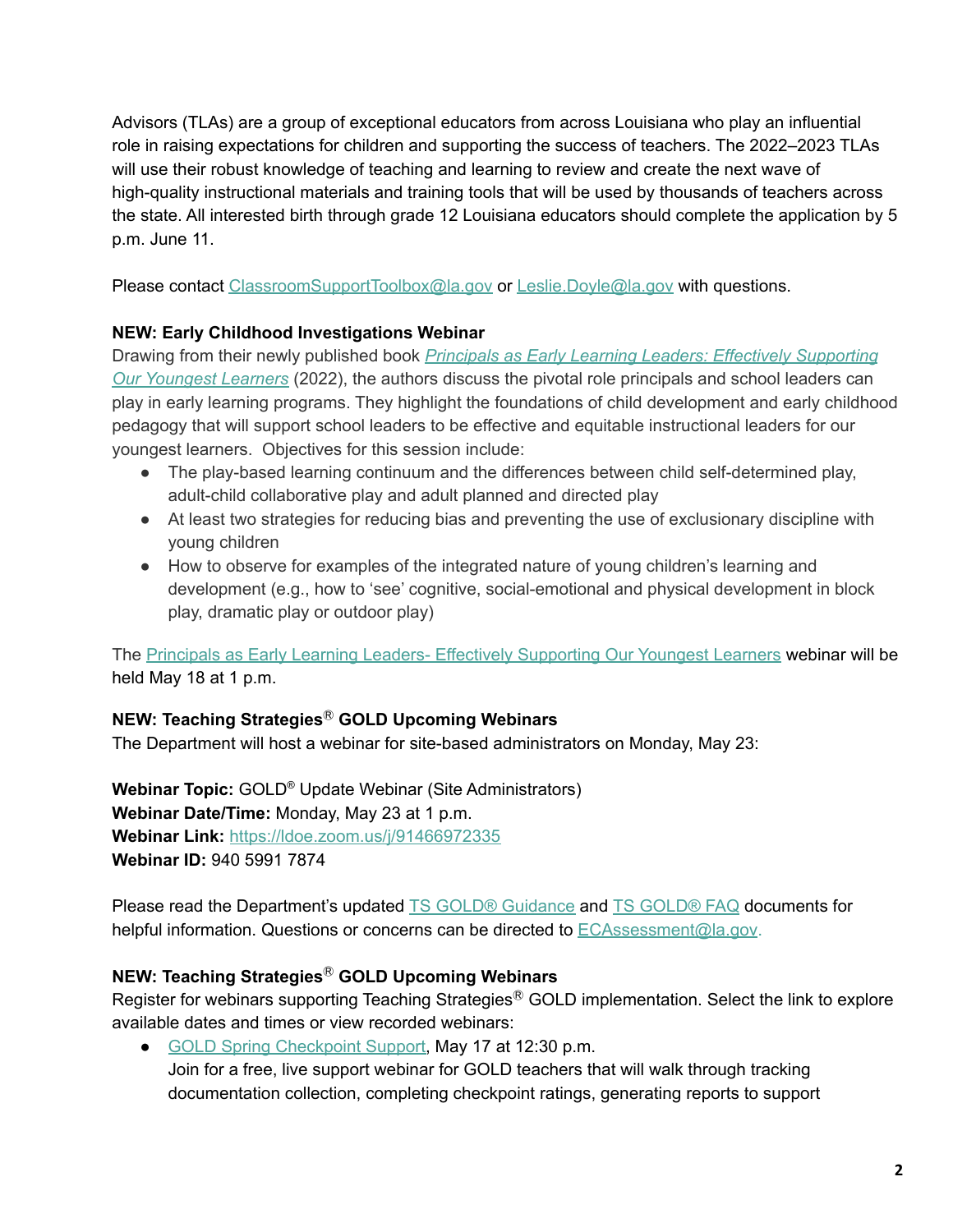instruction, and generating reports to share with families.

● GOLD Spring [Reports](https://teachingstrategies.com/webinar/gold-spring-reports-support/) Support, May 19 at 2:30 p.m. Join for a free, live support webinar for GOLD administrators that will walk through generating outcome reports after the spring checkpoint and offer tips for ongoing program management.

Please contact [ECAssessment@la.gov](mailto:ECAssessment@la.gov) with questions related to Teaching Strategies<sup>®</sup> GOLD.

#### **NEW: Teachstone ®–The CLASS Learning Community**

The CLASS Learning [Community](https://urldefense.proofpoint.com/v2/url?u=https-3A__info.teachstone.com_e3t_Btc_2F-2B113_c27hm04_VVsDNZ3P29wJW5RShQd4TGfrFV7Wb0N4Gf1z9M-5Fh9pm3q3npV1-2DWJV7CgD6XW4-2DHpJs3zkBFqW5yXC-2DD3Lv6l4W5TDGRZ9fG3RZW8cGL2-5F1xfwlVW4BC8zL3dkW9XN3Q4RS72DRv7W5kBh-2DL7RWvjBW8Qg47h7xG6PsW3YK2pr39XqDbW4thrks4gMBnLN4j1qT-2DskxwsW1F3lLz2BZGRTW4SkrP31Y9ScnW9hkQ0T350qcvW4cmPvC3vRRjxW3080ZH2QVJQxW3Fh3Ct7f3GNTW8ydwC71nT-2DJZW6zflX-2D5VJgS7W90f-2DDG2VKmcmW9fRSpp6tj82yW8BcWj28r8vc23lL81&d=DwMFaQ&c=xlPCXuHzMdaH2Flc1sgyicYpGQbQbU9KDEmgNF3_wI0&r=8XJCv_ZDVib2hX6XiqGP3S3w4qzgqnmR1tO4SXobYGU&m=w0raAdkSY4Gn8wYNu1R3RxweCeVVklJjhxpyIr4eHa0&s=lX_dEZQyoujFlfgmVJlQVPW13G3ymuMo3k8dT-Yv-S8&e=) is a group of educators dedicated to helping *every* child reach their full potential by measuring and improving teacher-child interactions. Join for free and browse the available resources. Resource documents, recorded webinars, discussion boards, and blog posts are available. New resources include:

"I am a kindergarten teacher in Norway. Every day during lunch, I try my best to get a conversation going with all of my students. The issue is that I have one student who talks all of the time. I try to include all the children in the conversation, but she just takes over. It has come to the point where I have had to tell her that "I hear what you are saying, but right now I am interested in what our friends have to say." She gets a very annoyed look on her face, crosses her arms, squints her eyes, and says "huff." I keep reminding her to eat as well as she is so busy talking that she forgets to eat. I used lunch as an example here, but this child talks all of the time. When we get dressed, during center time, during groups, on walks, during free play. She is a very lively child, and she is absolutely wonderful. She is a great *resource to have in our group, but at times, like lunch, she is completely overshadowing the other children. What do I do?"*

#### **Here are some suggestions that have been shared:**

- Can you make this little girl your "Teacher's Helper" at mealtimes? Keep her busy setting the table or getting extra napkins during the meal. Or maybe set up a rotation process, where you go around the table or group activity and give each child a turn to respond. She might not like that, but if it is a classroom rule, she should get used to it.
- Maybe try calling the student's name, then ask the question to see what they may know about the subject. If he or she does not know, then call on another student.
- The parents should be your partner in tackling this issue as it is mostly going to be hands-on teaching of social manners and graces. Also, point out when someone gets it right, but do not overdo this where it is unnatural. "I like how Mary waited for her turn; please tell me, Mary." You could also have a private lesson on this manners lesson with the child. You could also try setting up a calming spot in the room for anyone to use and ask her to visit it to reflect.

Early childhood educators can join this [conversation](https://community.teachstone.com/communities/community-home/digestviewer/viewthread?GroupId=55&MessageKey=8a489052-650a-4b23-a3b7-23d64604d6d1&CommunityKey=00b2dc35-30ad-4ef3-8020-f722c650f5d1&ReturnUrl=%2Fbrowse%2Fallrecentposts&utm_campaign=CLC%20Newsletter&utm_medium=email&_hsmi=212030497&_hsenc=p2ANqtz-9wNqkYnUKULmDM0drsSkN0fm5QqWAZI78zbso_ceRe92c-ATT3omXKX_r3CR0E_h8Iti3Rl-bunhM9V_vf_FdIJpw76g&utm_content=212030497&utm_source=hs_email) or similar conversations within The [CLASS](https://urldefense.proofpoint.com/v2/url?u=https-3A__info.teachstone.com_e3t_Btc_2F-2B113_c27hm04_VVsDNZ3P29wJW5RShQd4TGfrFV7Wb0N4Gf1z9M-5Fh9pm3q3npV1-2DWJV7CgD6XW4-2DHpJs3zkBFqW5yXC-2DD3Lv6l4W5TDGRZ9fG3RZW8cGL2-5F1xfwlVW4BC8zL3dkW9XN3Q4RS72DRv7W5kBh-2DL7RWvjBW8Qg47h7xG6PsW3YK2pr39XqDbW4thrks4gMBnLN4j1qT-2DskxwsW1F3lLz2BZGRTW4SkrP31Y9ScnW9hkQ0T350qcvW4cmPvC3vRRjxW3080ZH2QVJQxW3Fh3Ct7f3GNTW8ydwC71nT-2DJZW6zflX-2D5VJgS7W90f-2DDG2VKmcmW9fRSpp6tj82yW8BcWj28r8vc23lL81&d=DwMFaQ&c=xlPCXuHzMdaH2Flc1sgyicYpGQbQbU9KDEmgNF3_wI0&r=8XJCv_ZDVib2hX6XiqGP3S3w4qzgqnmR1tO4SXobYGU&m=w0raAdkSY4Gn8wYNu1R3RxweCeVVklJjhxpyIr4eHa0&s=lX_dEZQyoujFlfgmVJlQVPW13G3ymuMo3k8dT-Yv-S8&e=) Learning [Community](https://urldefense.proofpoint.com/v2/url?u=https-3A__info.teachstone.com_e3t_Btc_2F-2B113_c27hm04_VVsDNZ3P29wJW5RShQd4TGfrFV7Wb0N4Gf1z9M-5Fh9pm3q3npV1-2DWJV7CgD6XW4-2DHpJs3zkBFqW5yXC-2DD3Lv6l4W5TDGRZ9fG3RZW8cGL2-5F1xfwlVW4BC8zL3dkW9XN3Q4RS72DRv7W5kBh-2DL7RWvjBW8Qg47h7xG6PsW3YK2pr39XqDbW4thrks4gMBnLN4j1qT-2DskxwsW1F3lLz2BZGRTW4SkrP31Y9ScnW9hkQ0T350qcvW4cmPvC3vRRjxW3080ZH2QVJQxW3Fh3Ct7f3GNTW8ydwC71nT-2DJZW6zflX-2D5VJgS7W90f-2DDG2VKmcmW9fRSpp6tj82yW8BcWj28r8vc23lL81&d=DwMFaQ&c=xlPCXuHzMdaH2Flc1sgyicYpGQbQbU9KDEmgNF3_wI0&r=8XJCv_ZDVib2hX6XiqGP3S3w4qzgqnmR1tO4SXobYGU&m=w0raAdkSY4Gn8wYNu1R3RxweCeVVklJjhxpyIr4eHa0&s=lX_dEZQyoujFlfgmVJlQVPW13G3ymuMo3k8dT-Yv-S8&e=).

#### **UPDATE: Teacher Leader Summit**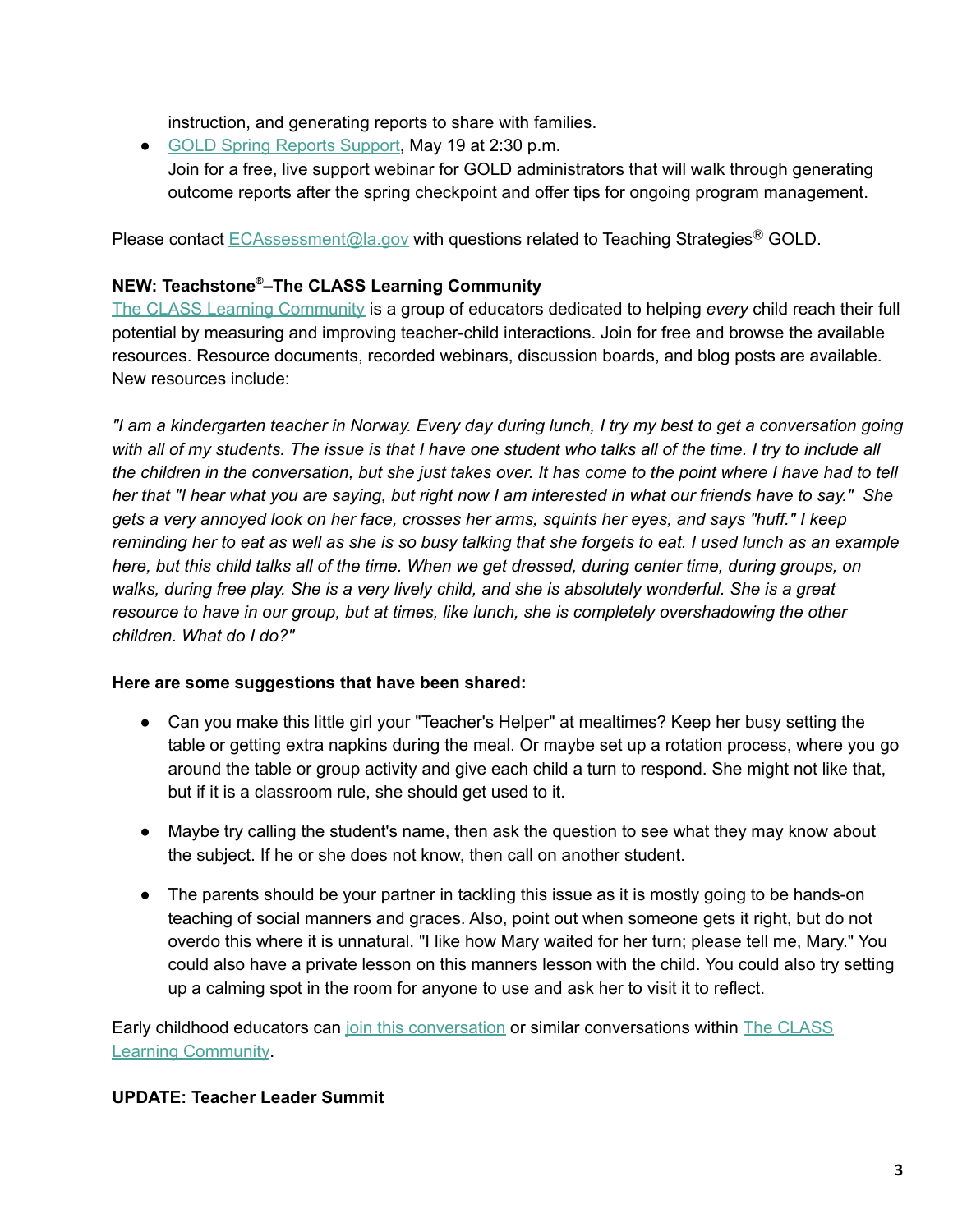In less than 30 days, Louisiana's educators will come together at the Teacher Leader Summit in New Orleans. Registered attendees will have the opportunity to hear from our keynote speakers Stephen M.R. Covey and Juliana Urtubey.

All registered participants must reserve a seat to attend [sessions](https://whova.com/embedded/event/i6u0jc%2FHaQPA8X9JKRdO22%2FvxgNOBGeJNdxPWRzFISM%3D/?utc_source=ems) during the Teacher Leader Summit. Session capacity is limited and available on a first-come, first-served basis. For details on how to reserve a seat or prepare for arrival, attendees can use the [Prepare](https://www.louisianabelieves.com/docs/default-source/2022-teacher-leader-summit/prepare-for-arrival---tl-summit-2022.pdf) for Arrival document.

Please contact [LDOEevents@la.gov](mailto:LDOEevents@la.gov) with questions.

#### **NEW: 2022-2023 Type III Program Partner Assurances for Academic Approval**

2021-2022 Academic Approval certificates will expire on June 30, 2022. Type III centers must renew their Academic Approval by submitting the 2022-2023 Program Partner [Assurances](https://form.jotform.com/220745546363155) to the Department by Friday, May 20, 2022.

Signed Program Partner Assurances may only be submitted using the [2022-2023](https://form.jotform.com/220745546363155) Program Partner [Assurances](https://form.jotform.com/220745546363155) online form provided; no paper forms are accepted. 2022-2023 Academic Approval certificates will be automatically generated following the successful submission of the assurances and will be emailed to the email address provided in the online form. Providers should retain these copies for their records as well as post their 2022-2023 Academic Approval certificates at their sites starting July 1, 2022.

If you have any questions regarding the submission of these assurances, please email [Kishia.Grayson@la.gov](mailto:kishia.grayson@la.gov).

#### **REMINDER: Early Childhood State Conference for Child Care Providers and Teachers**

We are excited to announce that registration is open for the inaugural Early Childhood Conference -*Powering Up Early Childhood!* Join us in New Orleans July 22-24, 2022, for exciting speakers, informational sessions, and a wealth of training opportunities. The audience for this conference will be child care providers, directors, teachers, and families.

Keynote speakers include 2020 National Teacher of the Year, Tabitha [Rosproy,](https://ntoy.ccsso.org/tabatha-rosproy/) Louis [Finney,](https://smartstart-fc.org/) Jr. CEO/Executive Director of Smart Start of Forsythe County, Inc, Steve [Spangler](https://stevespangler.com/about-steve-spangler/), STEM Advocate and Influencer, and Master Caleb [Stewart,](https://www.nbc.com/little-big-shots/video/fiveyearold-master-caleb-is-the-worlds-youngest-motivational-speaker-little-big-shots/4143630) world's youngest motivational speaker on reading.

More information can be found on the [Powering](https://www.louisianabelieves.com/early-childhood-conference-2022) Up webpage.

# <span id="page-4-0"></span>**UPDATES FOR FUNDING AND ENROLLMENT**

#### **NEW - Child Care Criminal Background Check Fees and CCAP Copayments**

In response to COVID-19, the Department has been covering Child Care Criminal Background Check fees and family copayments. Beginning July 1, 2022, these fees will be reinstated as they were prior to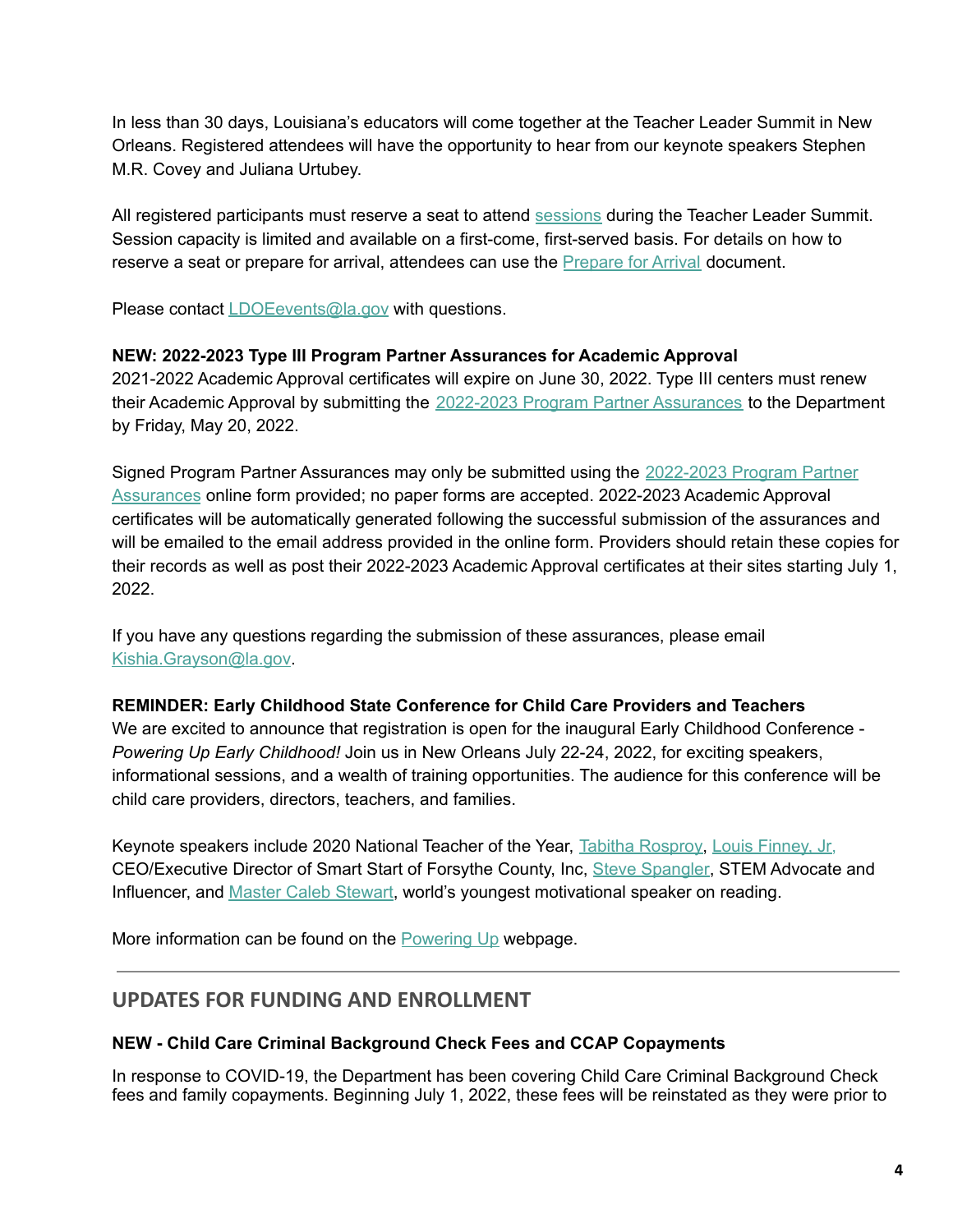the pandemic.

As a reminder, copayments listed on the "CCAP 12 - Provider Notice of Payment" correspondence are the parent's portion of the State daily rate which is deducted prior to issuance of regular weekly provider payments.

**Example**: State daily rate for child age birth to 11 months is \$68.00. Parent's co-payment of State rate is \$2.00. State will pay \$66.00/day resulting in a weekly payment to the provider of \$330.00.

#### **NEW: Child Care Assistance Program (CCAP) Provider Forum**

The Louisiana Department of Education (LDOE) Child Care Assistance Program (CCAP) will be conducting a virtual Provider Forum on Wednesday, May 18, 2022. The forum will provide updates across varied divisions within the Office of Early Childhood. Updates will include CCAP regulations, Licensing Overview, Provider Payments, and general support for providers.

Providers are encouraged to attend as a wealth of information will be covered. Providers can access the forum using the information below:

**Forum Date and Time:** May 18 at 1 p.m. **Zoom Link**: <https://ldoe.zoom.us/j/95899082977?pwd=M0pjN2o5cHc3TllVTHFtcnhqSmlFUT09> **Phone Number:** 1-312-626-6799 **Meeting ID:** 958 9908 2977 **Passcode:** 641844

For assistance, please contact the Provider Help Desk at (225) 250-7635 or (225) 252-9543 or enter a [ticket](https://provider.supportsystem.com/) in the Provider Ticket System.

### **NEW: Teacher Compensation Pilot**

The Louisiana Department of Education is offering a pilot program to improve teacher pay. Eligibility is open for Type III licensed early learning centers, with the exception of Head Start and Early Head Start centers. LDOE will provide funding for this study for two years, from August 2022 through July 2024. Centers will be paid in August of each year and will be responsible for administering the funds to teachers monthly.

The pilot program includes three potential cohorts, which will be chosen through a randomization process. The first cohort will provide sites with a \$2080 payment for each teacher, to be paid out to each teacher evenly each year. The second cohort will provide teachers with supplemental pay equal to 10% of their base salary prior to the start of the pilot. The third cohort will receive no additional funding for teachers; however, sites will be responsible for completing important follow-up surveys, and centers in this cohort will receive a \$1,000 stipend for ongoing participation.

To be eligible for this funding, the center must be operational and serving children by June 1, 2022. To qualify teachers must work 30 hours or more each week. Note: not all teachers must work 30 hours per week, but those in the study will only include those teachers working 30 hours or more each week.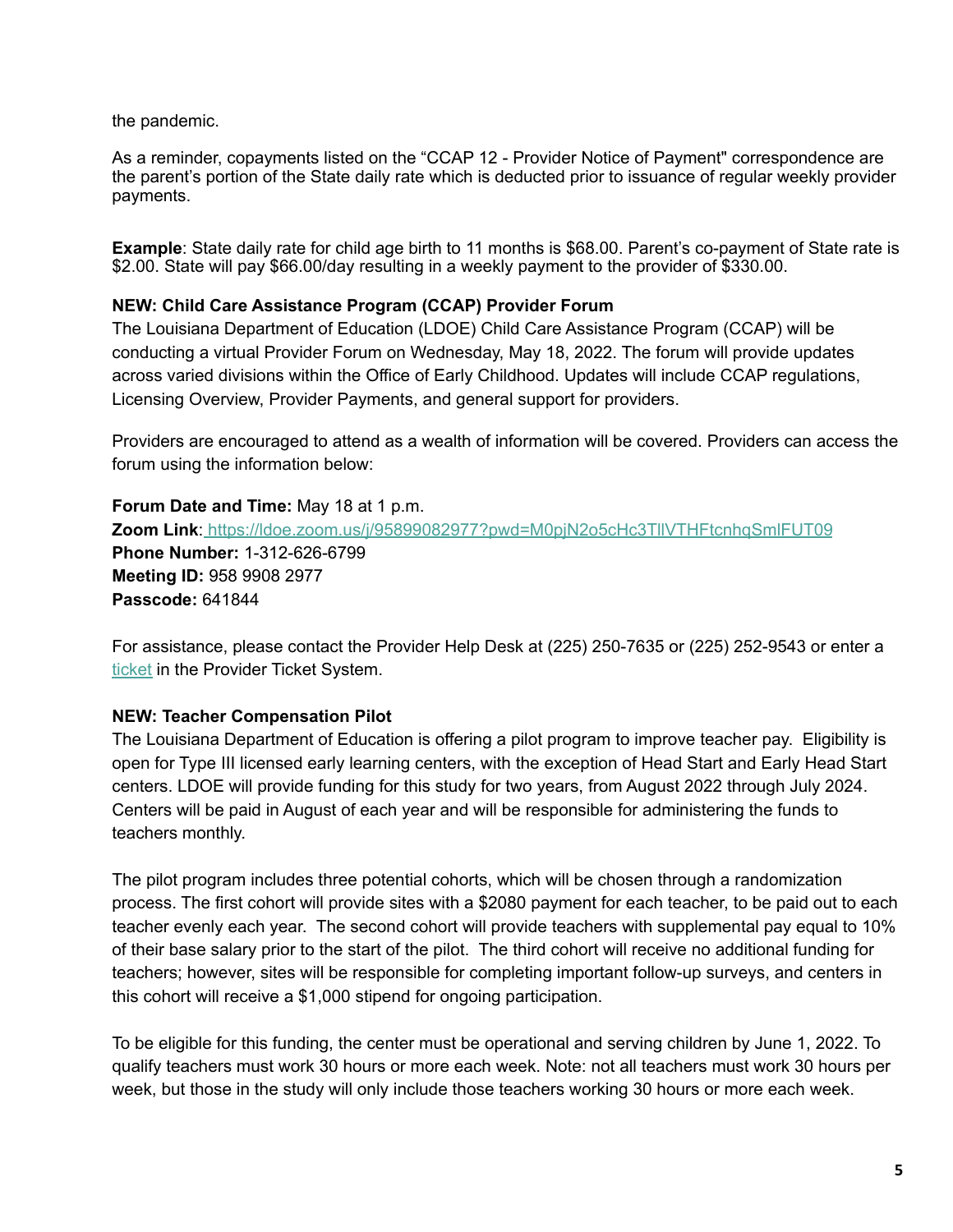Applications are due by June 30, 2022, at 5 p.m. Notification of approval will be sent by the Department in July.

The Department will hold a webinar to share more information about this funding opportunity: **Webinar Date/Time:** June 7 at 1 p.m. **Webinar Link:** [https://ldoe.zoom.us/j/93597745872](https://ldoe.zoom.us/j/93597745872?pwd=N29GbDNzZ3FRbnkxYVNGaGZZdHI3dz09) **Phone Number:** 1-312-626-6799 **Meeting ID:** 935 9774 5872

# **REMINDER: American Rescue Plan Act (ARPA) Stabilization Grant - Round 2 for Child Care Centers (NOT including Head Starts and Early Head Starts)**

The ARPA Stabilization Grant Round 2 has closed. Payments will be released on a rolling basis in May 2022. Please note that for all grants, providers must keep receipts and documentation of expenditures for the items paid from these funds. Also, providers must submit audit documentation upon request even if the provider has closed.

| <b>Week of May 9-13, 2022</b>  | ARPA Stabilization Grant Round 2 funds released in<br>Regions 3 (Covington), 6 (Lake Charles), and 7 (Alexandria) |
|--------------------------------|-------------------------------------------------------------------------------------------------------------------|
| <b>Week of May 16-20, 2022</b> | ARPA Stabilization Grant Round 2 funds released in<br>Regions 2 (Baton Rouge), 5 (Lafayette), and 9 (Monroe)      |
| <b>Week of May 23-27, 2022</b> | ARPA Stabilization Grant Round 2 funds released in<br>Regions 1 (Orleans), 4 (Thibodaux), and 8 (Shreveport)      |

ARPA Stabilization Grant Round 2 Child Care Center Funding Disbursement Dates:

# **REMINDER: American Rescue Plan Act (ARPA) Stabilization Grant Round 2 - Head Start/Early Head Start**

The ARPA Stabilization Grant Round 2 for CCAP-certified Head Start and Early Head Start centers serving children in full-day, full-year programs, has closed. Payments will be released May 30, 2022 through June 10, 2022.

For assistance, please contact the Provider Help Desk at (225) 250-7635 or (225) 252-9543 or enter a [ticket](https://provider.supportsystem.com/) in the Provider Ticket System.

# **REMINDER: Information on Timeframe and Uses of ARPA Stabilization Grants**

The Department issued this [letter](https://www.louisianabelieves.com/docs/default-source/child-care-providers/arpa-stablization-grant-memo---timelines-and-uses.pdf?sfvrsn=7ebd6518_2) in response to questions about the timeframe of use of the ARPA Stabilization Grants. Included in the letter is the list of allowable uses with additional details. Please be reminded that ARPA Stabilization Grant funds may not be used for construction or major renovations, including land purchases.

# **REMINDER: Federal and State Taxes on LaCAP Grants, ARPA Stabilization Grants, Etc.**

Grants provided through the stimulus funds (CARES, CRRSA, and ARPA) are subject to the same tax rules as regular CCDF funding. State tax rules apply; regarding federal rules, please contact the Internal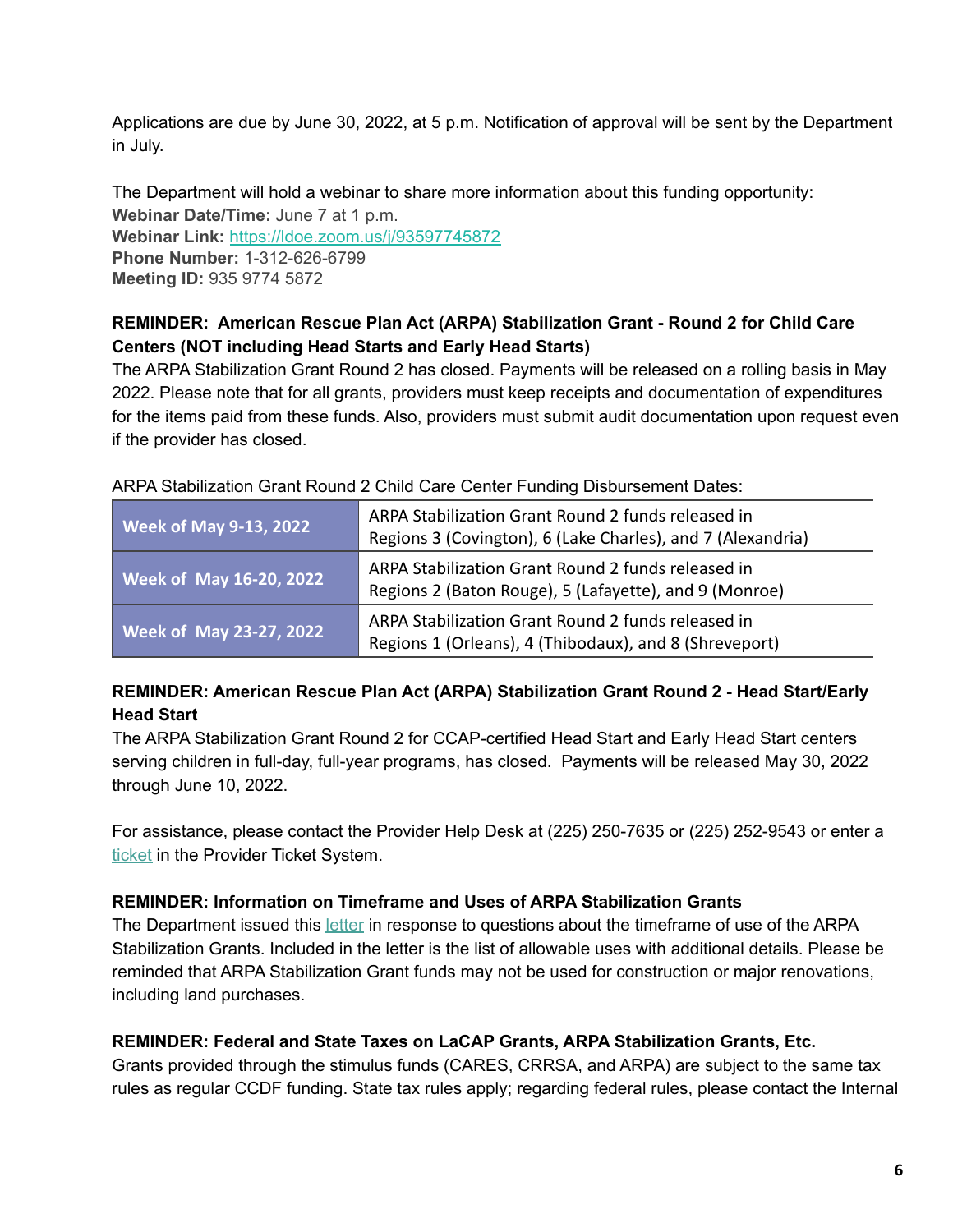Revenue Service for guidance. In some cases, funds used to cover operating expenses may be exempt from taxation.

## **REMINDER: CCAP Underutilized Authorizations for Families and Paying on Enrollment**

CCAP conducts a monthly review of underutilized authorizations of children who have not attended child care within the previous month. The Tracking of Time Services (TOTS) Point of Service (POS) and Interactive Voice Response (IVR) attendance records are examined as part of the underutilization review. If a CCAP child has not attended at least one day in the month, the family is pulled for underutilization review.

The Provider Help Desk staff has been informing providers of the importance of families completing check in/out transactions when children are in attendance to maintain CCAP certification. If CCAP children are not attending, the Department will contact families to assess the need for continued child care services. If families are not reached during this period, their CCAP authorizations will be discontinued at the end of the month, and they will need to reapply for CCAP.

As a reminder, CCAP payments are based on enrollment, not daily attendance. **Again, the Tracking of Time Services (TOTS) Point of Service (POS) or Interactive Voice Response (IVR) must be used for CCAP children every day they are in attendance.**

For assistance, please contact the Provider Help Desk at (225) 250-7635 or (225) 252-9543 or enter a [ticket](https://provider.supportsystem.com/) in the Provider Ticket System.

# <span id="page-7-0"></span>**UPDATES FOR LICENSED CENTERS, FAMILY CHILD CARE, AND IN-HOME PROVIDERS**

### **NEW: 2022-2023 Family Child Care Program Partner Assurances for Academic Approval**

Family Child Care sites can now opt into Academic Approval by submitting the [2022-2023](https://form.jotform.com/220745546363155) Program Partner [Assurances](https://form.jotform.com/220745546363155) to the Department. To qualify for certain benefits as early as 2023, you must complete your assurances by June 17, 2022.

Signed Program Partner Assurances may only be submitted using the [2022-2023](https://form.jotform.com/220745546363155) Program Partner [Assurances](https://form.jotform.com/220745546363155) online form provided; no paper forms are accepted. 2022-2023 Academic Approval certificates will be automatically generated following the successful submission of the assurances and will be emailed to the email address provided in the online form. Providers should retain these copies for their records as well as post their 2022-2023 Academic Approval certificates at their sites starting July 1, 2022.

If you have any questions regarding the submission of these assurances, please email [Kishia.Grayson@la.gov](mailto:kishia.grayson@la.gov).

If you are a Family Child Care provider and would like to learn more about the benefits and requirements of Academic Approval, please contact [Felicia.Jackson3@la.gov.](mailto:Felicia.Jackson3@la.gov)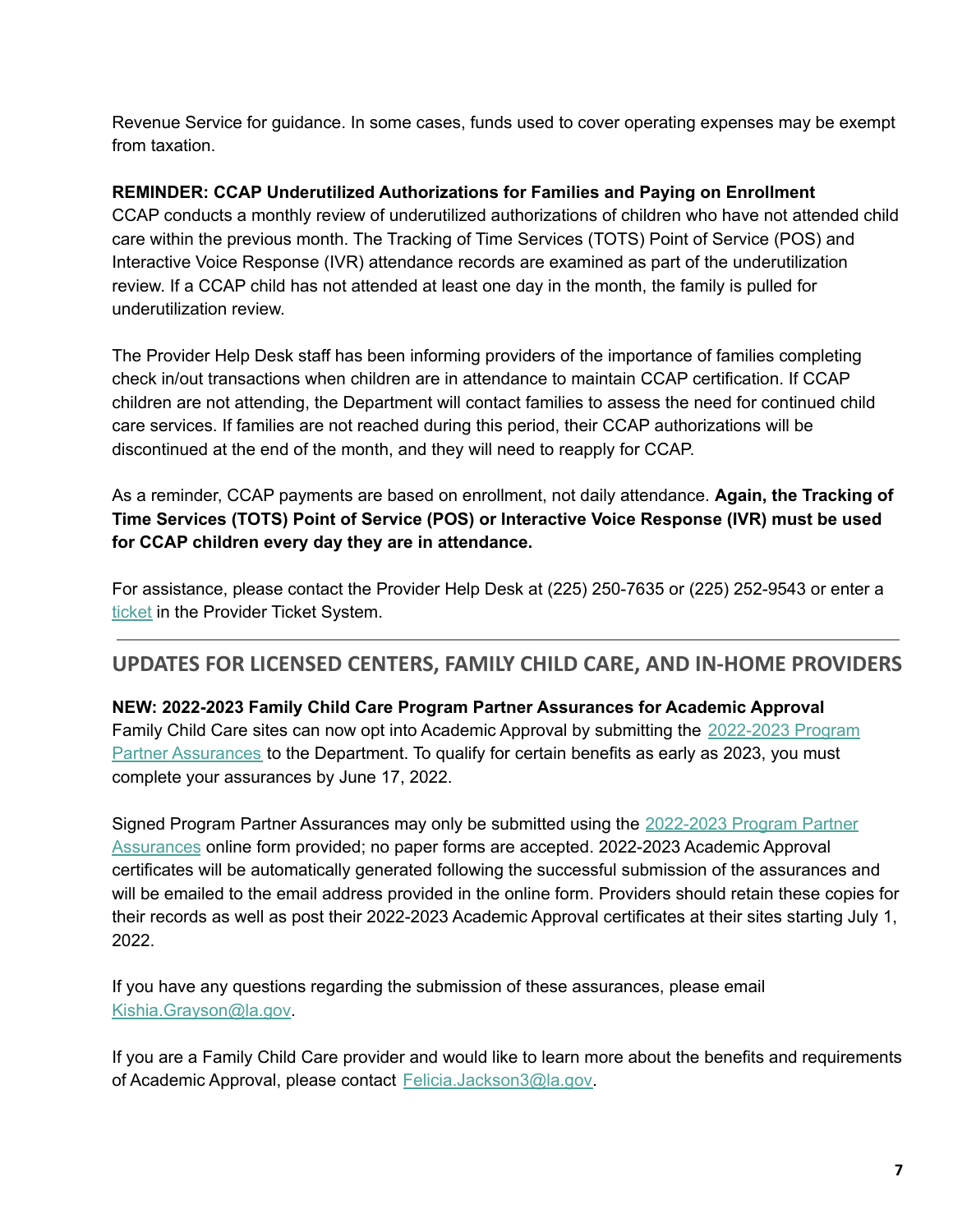# **NEW: Annual Level 1 Notice - Be Prepared: Know What To Do If a Hurricane or Other Disaster Occurs in Your Parish**

The Louisiana Department of Education (LDOE) would like to remind you to be prepared if a hurricane or other disaster occurs in your area or parish. This [memo](https://www.louisianabelieves.com/docs/default-source/child-care-providers/ccdf-annual-notice---level-1.pdf?sfvrsn=fc566518_2) contains easy-to-use information to assist you with becoming prepared.

The time to prepare is now. We highly encourage you to contact your **Parish Office of [Homeland](http://gohsep.la.gov/ABOUT/PARISHPA)** Security and Emergency [Preparedness](http://gohsep.la.gov/ABOUT/PARISHPA) now with any question or a review of your plan and get to know your local contact. Don't wait until there is a storm in the Gulf of Mexico.

If an emergency covers a large geographical area such as a parish or region of the state, the LDOE will closely monitor conditions out of concern for your safety and for the safety of the children and families you serve. Please know that should a disaster occur and your center or location is in a parish or area that the LDOE determines as impacted by the disaster, your license or certification may be suspended until you obtain post-disaster approvals and submit the required Reopening Request to the LDOE.

In the event of a potential disaster, take the following steps to prepare:

- Stay up-to-date with the status of any storm or other potential natural disaster and its impact on your area.
- Ensure that LDOE has your current cell phone number and email address.
- Review and update evacuation and safety plans.
- Practice evacuation and reunification plans.
- Let families know how you will communicate if you are unable to reopen following a disaster.
- Review the Frequently Asked Questions below and be ready if a disaster declaration is made for your parish:
	- o Child Care [Assistance](https://louisianabelieves.com/docs/default-source/early-childhood/child-care-assistance-program---before-during-and-after-a-disaster.pdf) Program (CCAP) Before, During, and After a Disaster
	- o [Reinstatement](https://www.louisianabelieves.com/docs/default-source/early-childhood/reinstatement-of-a-child-care-center-license-following-a-disaster.pdf?sfvrsn=c4386718_2) of a Child Care Center License Following a Disaster
- Pay close attention to the messages from your local officials.
- Obtain your parish's Emergency [Preparedness](http://gohsep.la.gov/ABOUT/PARISHPA) Contact phone number.
- Review the useful links below:
	- o <http://www.getagameplan.org/>
	- o <http://www.emergency.louisiana.gov/>
- Be Safe.

### **NEW: Emergency Preparedness and Evacuation Planning**

All providers must conduct tornado drills at least once per month. These drills shall be conducted in the months of March, April, May, and June at various times of the day; shall include all children; and must be documented. A [sample](https://www.louisianabelieves.com/docs/default-source/early-childhood/1921-f-monthly-tornado-drills.pdf?sfvrsn=ca418e1f_12) form, titled "Monthly Tornado Drills," can be found in the Licensed Centers' Library.

For more information, contact a licensing consultant at (225) 342-9905 or Idelicensing@la.gov.

### **NEW: Deadlines for LDOE CPR/PFA Vendor Information**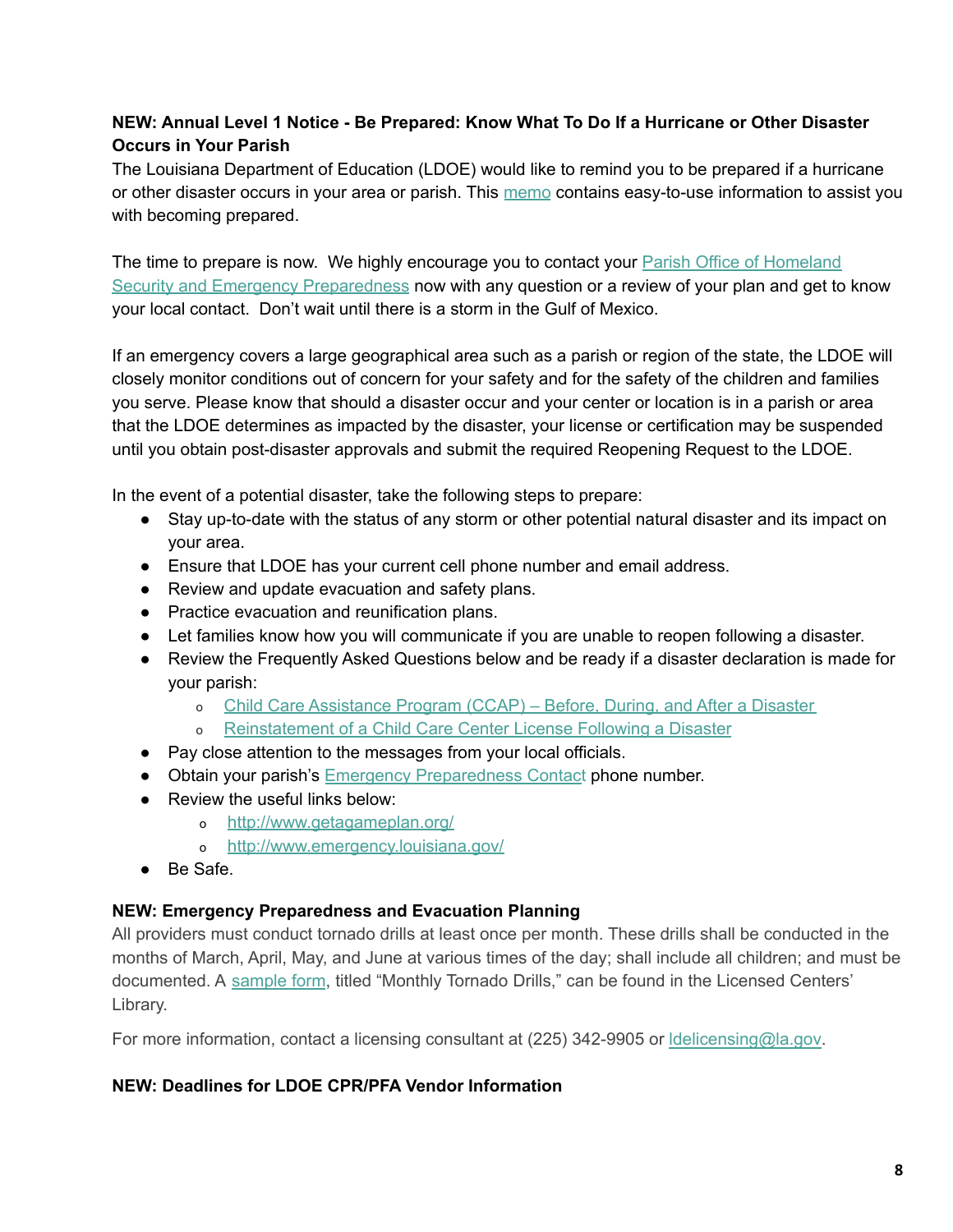Currently all site staff must have CPR/PFA certification.

- June 3, 2022, is the last day approved CPR/PFA vendors can complete trainings and request payment from the Department. Any invoice for training conducted after June 3, 2022, will not be processed.
- June 30, 2022, is the last day invoices will be accepted for trainings. Any invoice submitted to the Department after June 30, 2022, will not be processed.
- After June 3, 2022, we encourage CRP/PFA vendors to share their availability with child care providers and continue to provide CPR/PFA training. Please note that the Department will NOT be responsible for payments for trainings conducted after June 3, 2022.

For more information, please email **Idelicensing@la.gov.** 

### **NEW: Motor Vehicle Passenger Checks**

It is imperative that vehicles are adequately inspected for children before staff exit the vehicle, especially as temperatures rise outside. Children can die in a hot vehicle in a matter of minutes. Heat [stroke](https://www.healthychildren.org/English/safety-prevention/on-the-go/Pages/Prevent-Child-Deaths-in-Hot-Cars.aspx) can happen when the outside temperature is as low as 57 degrees Fahrenheit.

A staff person shall:

- physically walk through the vehicle and inspect all seat surfaces, under all seats, and in all enclosed spaces and recesses of the vehicle interior.
- record the time of the visual passenger check and sign the log indicating that no child was left in the vehicle.

Please ensure staff have received proper training and repeated training if needed.

Remember, May 1 was [National](https://www.facebook.com/watch/?v=405247771607291) Heat Stroke Day. The negative consequences are so high, Louisiana has a [law](https://www.legis.la.gov/legis/law.aspx?d=181442) against leaving children unattended in a vehicle. A first offense for leaving a child under the age of six unattended or unsupervised in a car will net a fine of up to \$500 or imprisonment up to six months or both. Each second or subsequent offense, will subject one to felony imprisonment for no less than one year and a fine of no less than \$1,000.

If you have any questions, please contact a licensing consultant at (225) 342-9905 or email [ldelicensing@la.gov.](mailto:ldelicensing@la.gov)

### **REMINDER: Decrease in Two-Year-Old Child to Staff Ratio for All Center Types**

Effective July 1, 2022, the child to staff ratio for two-year-olds will decrease from 11:1 to 10:1. Ensure you have sufficient staff to meet this requirement.

If you have any questions, please contact a licensing consultant at (225) 342-9905 or email [ldelicensing@la.gov.](mailto:ldelicensing@la.gov)

### **REMINDER: Isolation and Quarantine Steps If A Child or Staff Member Becomes Sick with COVID-19**

Please review the revised OPH [Guidelines](https://www.louisianabelieves.com/docs/default-source/covid-19-resources/office-of-public-health-guidelines-for-child-care.pdf?sfvrsn=19659b1f_38) posted to our website. This update provides for the new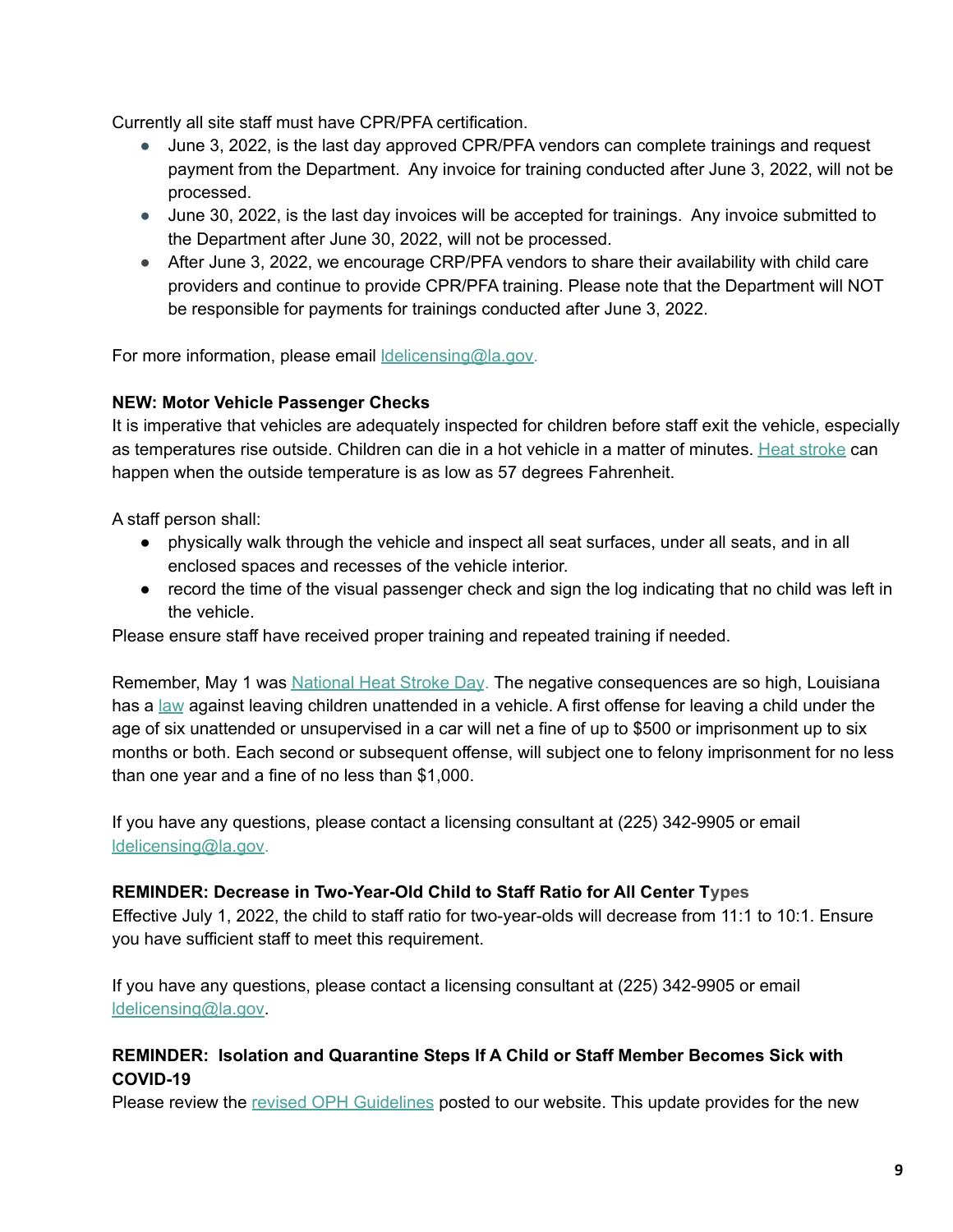Community Levels of COVID-19, how to find what your level is based on your area and what should be done when the community level of COVID is high. Also remind yourself of the quarantine and isolation guidelines if a child or staff member becomes ill with COVID-19.

If you have any questions, please contact a licensing consultant at (225) 342-9905 or email [ldelicensing@la.gov.](mailto:ldelicensing@la.gov)

# <span id="page-10-0"></span>**UPDATES FOR DIRECTORS**

# **New: Monthly Office Hours for New Directors**

Every month, the LDOE team hosts a webinar that focuses on a topic related to early childhood quality while also helping to expand directors' network of peers. Office hours are targeted towards new directors. Come learn about Type III requirements, connect with other directors, and stay up-to-date with upcoming events and deadlines. This month's topic will be an overview of Shared Services.

**Webinar Date/Time:** May 27 at 12 p.m. **Webinar Link:** [https://ldoe.zoom.us/j/99075363953](https://ldoe.zoom.us/j/99928176003) **Webinar Phone Number:** 1-346-248-7799 **Passcode:** 126700 **Meeting ID:** 99075363953

Please contact [Tella.Henderson@la.gov](mailto:tella.henderson@la.gov) with any questions.

# **REMINDER: Child Care Management Software Initiative (CCMSi)**

Type III providers and CCAP-certified family child care providers can purchase a new subscription to an approved Child Care Management Software (CCMS) identified in the LDOE CCMS [Guidebook](https://urldefense.proofpoint.com/v2/url?u=https-3A__www.louisianabelieves.com_docs_default-2Dsource_early-2Dchildhood_2021-2Dchild-2Dcare-2Dmanagement-2Dsoftware-2D-28ccms-29-2Dinitiative-2Dguidebook.pdf&d=DwMFaQ&c=xlPCXuHzMdaH2Flc1sgyicYpGQbQbU9KDEmgNF3_wI0&r=OSa83HuHhXTZZE1zi887Pgx_Ay6pvsXUdulAIWhaZVU&m=sxhnqmwhVBWc6lI8Y-HkRYnBHeYtSKE7IrNoJE-IYFY&s=rbuzQzQRo2X8F7_LxuSUyDcoYidbTjSvwMDOJg-czu4&e=) and receive a one-time reimbursement of up to 80% (for a maximum reimbursement of \$1,000). Apply [online](https://www.louisianabelieves.com/docs/default-source/early-childhood/2021-ccmsi-provider-application.pdf) [today!](https://www.louisianabelieves.com/docs/default-source/early-childhood/2021-ccmsi-provider-application.pdf)

For more information about the CCMSi, contact [Shallan.Jones@la.gov.](mailto:shallan.jones@la.gov)

# <span id="page-10-1"></span>**UPDATES FOR COMMUNITY NETWORK LEAD AGENCIES**

# **REMINDER: Spring 2022 Observation Completion**

Community Network Lead Agencies should plan to have all observations accounted for by May 15, 2022, the deadline for the Spring Observation Period.

- Classrooms that scored Proficient or higher during their Fall 2021 observation after third-party replacement will not be required to receive a local observation in Spring 2022.
- Lead Agencies are responsible for observing all classrooms that were open on February 1, 2022 and that did not elect to waive their spring observation.
- If you anticipate challenges with completing all required observations, please contact [Robert.Jones4@la.gov.](mailto:robert.jones4@la.gov)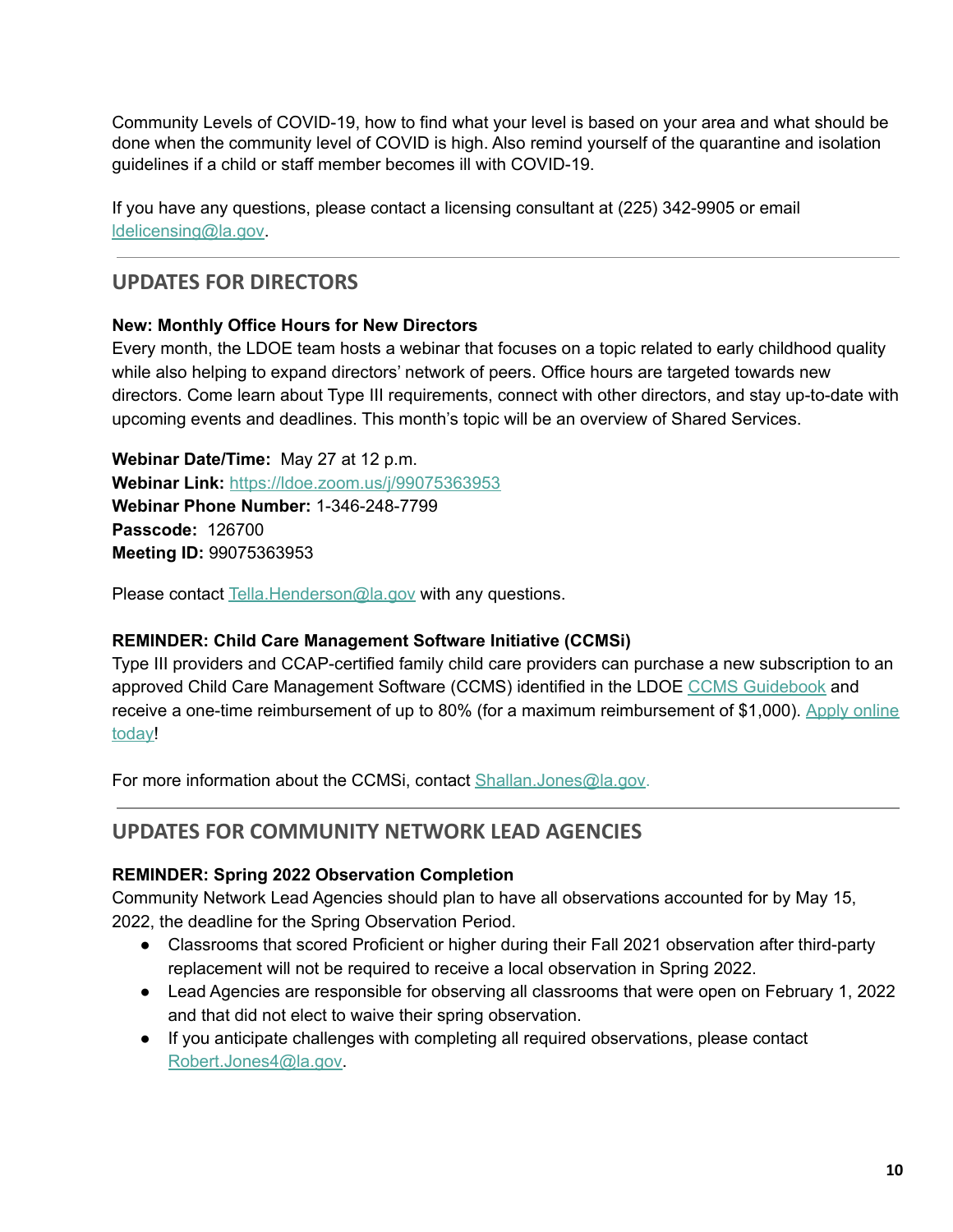# **REMINDER: Weekly Webinar for Community Network Lead Agencies**

The Early Childhood team holds Office Hours every Tuesday at 3 p.m. for Community Network Lead Agency contacts. The purpose of the webinars is to provide updates and answer questions for Community Network Lead Agencies.

**Missed an Office Hours Webinar?** Find presentations from Community Network Lead Agency Office Hours located in the [Community](https://www.louisianabelieves.com/resources/library/lead-agencies) Network Lead Agency Library.

The upcoming schedule for Weekly Webinars for Community Network Lead Agencies can be found below:

- May 17: General updates and Waterford Upstart
- May 24: *Believe*! Category 4 and general updates
- May 31: Canceled due to Teacher Leader Summit
- June 6: Coordinated Enrollment Trends and Spotlights

Please email [Amanda.Colon@la.gov](mailto:amanda.colon@la.gov) with questions.

# <span id="page-11-0"></span>**OTHER**

# **NEW: Early Childhood Care and Education Advisory Council**

The next meeting for the Early Childhood Care and Education Advisory Council will take place on May 18 at 1 p.m. in the Claiborne Building, located at 1201 N. Third Street in Baton Rouge and [live-streamed](https://livestream.com/louisianabelieves/events/10098749) online.

For additional information regarding the ECCE Advisory Council, please email [Leslie.Doyle@la.gov.](mailto:leslie.doyle@la.gov)

# <span id="page-11-1"></span>**IN THE NEWS**

New Orleans Voters Back Early Childhood Education Millage in [Single-issue](https://thelensnola.org/2022/04/30/new-orleans-voters-approve-early-childhood-education-tax/) Vote (The Lens)

Letters: Path Out Of Poverty Runs Through Early [Childhood](https://www.theadvocate.com/baton_rouge/opinion/letters/article_3276ba94-cc2a-11ec-bcd3-af5ba301e603.html) Education (The Advocate)

# <span id="page-11-2"></span>**CONTACT US**



- For questions regarding COVID-19, school closures, or other concerns, please contact [LDOECOVID19@la.gov.](mailto:LDOECOVID19@la.gov)
- For questions regarding licensing or child health and safety, please contact [LDElicensing@la.gov.](mailto:ldelicensing@la.gov)
- For questions regarding community network lead agencies, please contact [leadagencysupport@la.gov](mailto:leadagencysupport@la.gov).
- For all questions regarding child care criminal background check processing, please contact [LDEcccbcprocessing@la.gov.](mailto:LDEcccbcprocessing@la.gov)